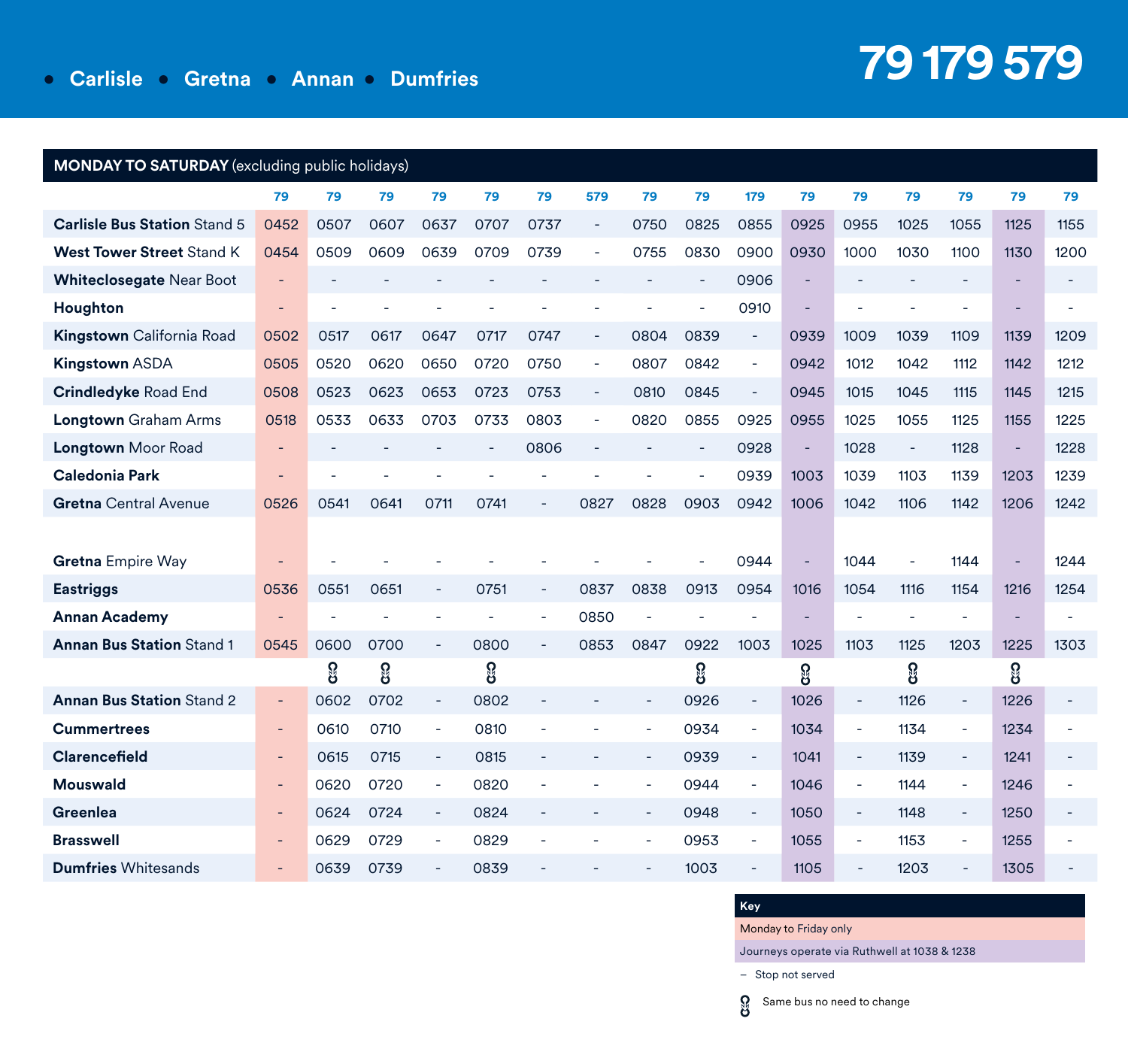| <b>MONDAY TO SATURDAY</b> (excluding public holidays) |                          |                          |                |                |      |                          |      |                          |                          |                          |                          |                          |      |                          |                          |      |      |
|-------------------------------------------------------|--------------------------|--------------------------|----------------|----------------|------|--------------------------|------|--------------------------|--------------------------|--------------------------|--------------------------|--------------------------|------|--------------------------|--------------------------|------|------|
|                                                       | 79                       | 79                       | 79             | 79             | 79   | 79                       | 79   | 179                      | 79                       | 179                      | 79                       | 179                      | 79   | 79                       | 79                       | 79   | 79   |
| <b>Carlisle Bus Station Stand 5</b>                   | 1225                     | 1255                     | 1325           | 1355           | 1425 | 1455                     | 1525 | 1555                     | 1625                     | 1655                     | 1725                     | 1755                     | 1825 | 1912                     | 1957                     | 2115 | 2157 |
| <b>West Tower Street Stand K</b>                      | 1230                     | 1300                     | 1330           | 1400           | 1430 | 1500                     | 1530 | 1600                     | 1630                     | 1700                     | 1730                     | 1800                     | 1830 | 1914                     | 1959                     | 2117 | 2159 |
| Whiteclosegate Near Boot                              | ÷,                       |                          |                |                |      |                          | ÷,   | 1606                     | $\overline{\phantom{a}}$ | 1706                     | $\overline{\phantom{a}}$ | 1806                     |      |                          |                          |      |      |
| Houghton                                              | ä,                       |                          |                |                |      |                          |      | 1610                     | $\sim$                   | 1710                     |                          | 1810                     |      |                          |                          |      |      |
| <b>Kingstown</b> California Road                      | 1239                     | 1309                     | 1339           | 1409           | 1439 | 1509                     | 1539 | ÷,                       | 1639                     | $\overline{\phantom{a}}$ | 1739                     | $\overline{\phantom{a}}$ | 1839 | 1922                     | 2007                     | 2125 | 2207 |
| <b>Kingstown ASDA</b>                                 | 1242                     | 1312                     | 1342           | 1412           | 1442 | 1512                     | 1542 | ä,                       | 1642                     | $\sim$                   | 1742                     | ä,                       | 1842 | 1925                     | 2010                     | 2128 | 2210 |
| <b>Crindledyke Road End</b>                           | 1245                     | 1315                     | 1345           | 1415           | 1445 | 1515                     | 1545 | $\overline{\phantom{a}}$ | 1645                     | $\overline{\phantom{a}}$ | 1745                     | $\overline{\phantom{a}}$ | 1845 | 1928                     | 2013                     | 2131 | 2213 |
| Longtown Graham Arms                                  | 1255                     | 1325                     | 1355           | 1425           | 1455 | 1525                     | 1555 | 1625                     | 1655                     | 1725                     | 1755                     | 1825                     | 1855 | 1938                     | 2023                     | 2141 | 2223 |
| <b>Longtown Moor Road</b>                             | $\overline{\phantom{a}}$ | 13:28                    | $\overline{a}$ | 1428           | ä,   | 1528                     | L.   | 1628                     | ÷,                       | 1728                     | $\sim$                   | 1828                     |      |                          |                          |      |      |
| <b>Caledonia Park</b>                                 | 1303                     | 1339                     | 1403           | 1439           | 1503 | 1539                     | 1603 | 1639                     | 1703                     | 1739                     | 1803                     | 1839                     |      |                          |                          |      |      |
| <b>Gretna</b> Central Avenue                          | 1306                     | 1342                     | 1406           | 1442           | 1506 | 1542                     | 1606 | 1642                     | 1706                     | 1742                     | 1806                     | 1842                     | 1903 | 1946                     | 2031                     | 2149 | 2232 |
|                                                       |                          |                          |                |                |      |                          |      |                          |                          |                          |                          |                          |      |                          |                          |      |      |
| <b>Gretna Empire Way</b>                              | ä,                       | 1344                     |                | 1444           |      | 1544                     |      | 1644                     |                          | 1744                     |                          | 1844                     |      |                          |                          |      |      |
| <b>Eastriggs</b>                                      | 1316                     | 1354                     | 1416           | 1454           | 1516 | 1554                     | 1616 | 1654                     | 1716                     | 1754                     | 18:16                    | 1854                     | 1913 | ÷,                       | 2041                     | 2159 | 2242 |
| <b>Annan Academy</b>                                  |                          |                          |                |                |      |                          |      |                          |                          |                          |                          |                          |      |                          |                          |      |      |
| <b>Annan Bus Station Stand 1</b>                      | 1325                     | 1403                     | 1425           | 1503           | 1525 | 1603                     | 1625 | 1703                     | 1725                     | 1803                     | 1825                     | 1903                     | 1922 | ÷,                       | 2050                     | 2208 | 2251 |
|                                                       | 8                        |                          | ႙ၟ             |                | စ္မ  |                          | ႙ၟ   |                          | ဨၟ                       |                          | ႙ၟ                       |                          | ဨၟ   |                          |                          | ႙ၟ   |      |
| <b>Annan Bus Station Stand 2</b>                      | 1326                     |                          | 1426           |                | 1526 | $\blacksquare$           | 1626 | ÷,                       | 1726                     | $\overline{\phantom{a}}$ | 1826                     | $\overline{\phantom{a}}$ | 1926 |                          |                          | 2210 |      |
| <b>Cummertrees</b>                                    | 1334                     | $\overline{\phantom{a}}$ | 1434           | ÷,             | 1534 | ÷,                       | 1634 | ÷,                       | 1734                     | $\overline{\phantom{a}}$ | 1834                     | $\overline{\phantom{a}}$ | 1934 | ä,                       | $\overline{\phantom{a}}$ | 2217 |      |
| <b>Clarencefield</b>                                  | 1339                     | $\overline{\phantom{a}}$ | 1439           | $\blacksquare$ | 1539 | $\bar{\phantom{a}}$      | 1639 | $\overline{\phantom{a}}$ | 1739                     | $\bar{a}$                | 1839                     | $\blacksquare$           | 1939 | ÷,                       | $\blacksquare$           | 2222 |      |
| <b>Mouswald</b>                                       | 1344                     |                          | 1444           |                | 1544 | ÷.                       | 1644 | ÷,                       | 1744                     | $\sim$                   | 1844                     | $\blacksquare$           | 1944 | ÷,                       |                          | 2227 |      |
| Greenlea                                              | 1348                     | $\blacksquare$           | 1448           | $\blacksquare$ | 1548 | $\overline{\phantom{a}}$ | 1648 | $\overline{\phantom{0}}$ | 1748                     | $\overline{\phantom{a}}$ | 1848                     | $\overline{\phantom{a}}$ | 1948 | $\overline{\phantom{a}}$ | $\blacksquare$           | 2231 |      |
| <b>Brasswell</b>                                      | 1353                     |                          | 1453           |                | 1553 | ä,                       | 1653 |                          | 1753                     | $\overline{a}$           | 1853                     | $\overline{a}$           | 1953 |                          |                          | 2236 |      |
| <b>Dumfries Whitesands</b>                            | 1403                     |                          | 1503           |                | 1603 |                          | 1703 |                          | 1803                     |                          | 1903                     |                          | 2003 |                          |                          | 2245 |      |

### **Key**

This journey continues to D&G Infirmary, arriving at 2009

This journey operates via Springfield Main Street at 2227

– Stop not served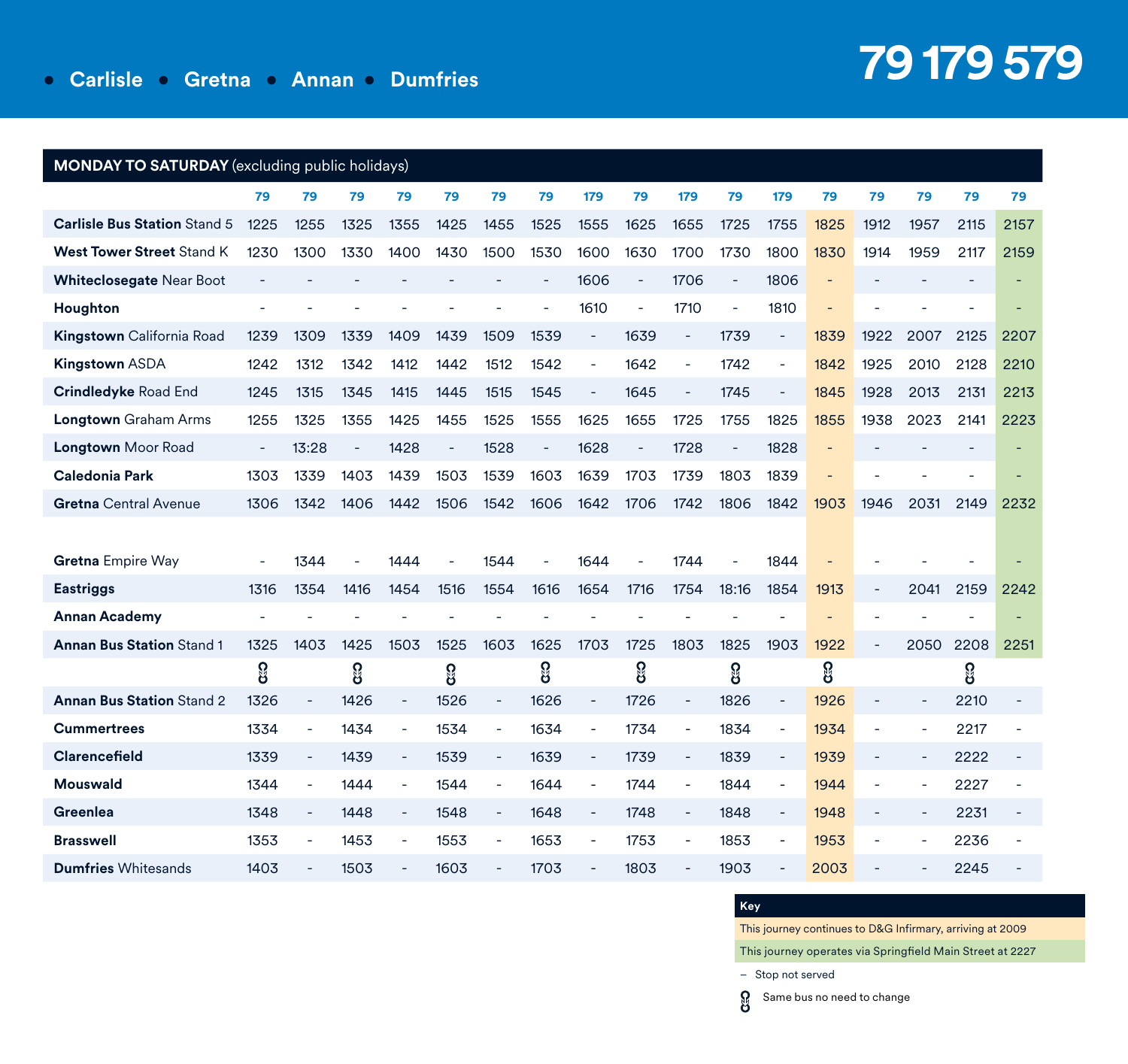| <b>SUNDAY</b> (excluding public holidays) |                          |            |            |            |            |            |            |
|-------------------------------------------|--------------------------|------------|------------|------------|------------|------------|------------|
|                                           | 79                       | 79         | 79         | 79         | 79         | 79         | 79         |
| <b>Carlisle Bus Station Stand 5</b>       | 0835                     | 1010       | 1210       | 1410       | 1610       | 1810       | 2115       |
| <b>West Tower Street Stand K</b>          | 0840                     | 1015       | 1215       | 1415       | 1615       | 1815       | 2117       |
| <b>Kingstown</b> California Road          | 0849                     | 1024       | 1224       | 1424       | 1624       | 1824       | 2125       |
| Kingstown ASDA                            | 0852                     | 1027       | 1227       | 1427       | 1627       | 1827       | 2128       |
| <b>Crindledyke Road End</b>               | 0855                     | 1030       | 1230       | 1430       | 1630       | 1830       | 2131       |
| <b>Longtown</b> Graham Arms               | 0905                     | 1040       | 1240       | 1440       | 1640       | 1840       | 2141       |
| <b>Caledonia Park</b>                     | 0913                     | 1048       | 1248       | 1448       | 1648       | -          |            |
| <b>Gretna</b> Central Avenue              | 0916                     | 1051       | 1251       | 1451       | 1651       | 1851       | 2149       |
| <b>Eastriggs</b>                          | 0926                     | 1101       | 1301       | 1501       | 1701       | 1901       | 2159       |
| <b>Annan Bus Station Stand 2</b>          | 0935                     | 1110<br>႘ၟ | 1310<br>ဨၟ | 1510<br>႘ၟ | 1710<br>႘ၟ | 1910<br>႙ၟ | 2208<br>႙ၟ |
|                                           |                          |            |            |            |            |            |            |
| <b>Annan Bus Station Stand 2</b>          | -                        | 1111       | 1311       | 1511       | 1711       | 1911       | 2210       |
| <b>Cummertrees</b>                        | $\overline{\phantom{a}}$ | 1119       | 1319       | 1519       | 1719       | 1918       | 2217       |
| Clarencefield                             | -                        | 1124       | 1324       | 1524       | 1724       | 1923       | 2222       |
| <b>Mouswald</b>                           | $\overline{\phantom{m}}$ | 1129       | 1329       | 1529       | 1729       | 1928       | 2227       |
| Greenlea                                  | -                        | 1133       | 1333       | 1533       | 1733       | 1932       | 2231       |
| <b>Brasswell</b>                          | $\overline{\phantom{m}}$ | 1138       | 1338       | 1538       | 1738       | 1937       | 2236       |
| <b>Dumfries</b> Whitesands                | -                        | 1148       | 1348       | 1548       | 1748       | 1946       | 2245       |

### **Key**

ရွ

– Stop not served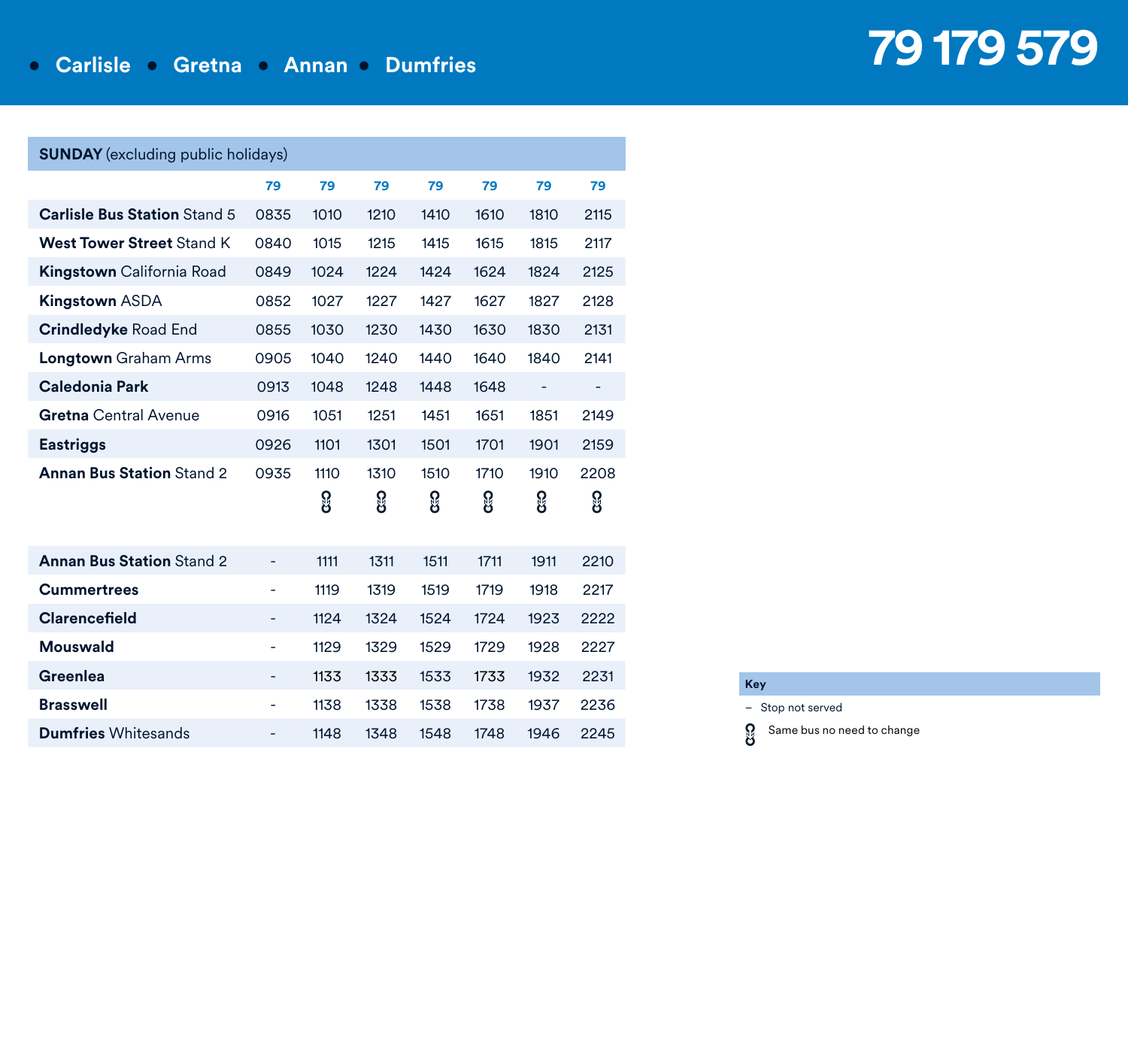| <b>English Public Holidays</b> (excluding Christmas Day, Boxing Day & New Years Day) |      |      |      |      |      |                |                          |      |                |                          |      |      |      |      |      |      |      |      |
|--------------------------------------------------------------------------------------|------|------|------|------|------|----------------|--------------------------|------|----------------|--------------------------|------|------|------|------|------|------|------|------|
|                                                                                      | 79   | 79   | 79   | 579  | 79   | 79             | 79                       | 79   | 79             | 79                       | 79   | 79   | 79   | 79   | 79   | 79   | 79   | 79   |
| <b>Carlisle Bus Station Stand 5</b>                                                  | 0507 | 0607 | 0707 |      | 0825 | 0925           | 0955                     | 1025 | 1125           | 1155                     | 1225 | 1325 | 1425 | 1525 | 1625 | 1725 | 1825 | 2115 |
| <b>West Tower Street Stand K</b>                                                     | 0509 | 0609 | 0709 |      | 0830 | 0930           | 1000                     | 1030 | 1130           | 1200                     | 1230 | 1330 | 1430 | 1530 | 1630 | 1730 | 1830 | 2117 |
| <b>Kingstown</b> California Road                                                     | 0517 | 0617 | 0717 |      | 0839 | 0939           | 1009                     | 1039 | 1139           | 1209                     | 1239 | 1339 | 1439 | 1539 | 1639 | 1739 | 1839 | 2125 |
| <b>Kingstown ASDA</b>                                                                | 0520 | 0620 | 0720 | ٠    | 0842 | 0942           | 1012                     | 1042 | 1142           | 1212                     | 1242 | 1342 | 1442 | 1542 | 1642 | 1742 | 1842 | 2128 |
| <b>Crindledyke Road End</b>                                                          | 0523 | 0623 | 0723 |      | 0845 | 0945           | 1015                     | 1045 | 1145           | 1215                     | 1245 | 1345 | 1445 | 1545 | 1645 | 1745 | 1845 | 2131 |
| <b>Longtown</b> Graham Arms                                                          | 0533 | 0633 | 0733 |      | 0855 | 0955           | 1025                     | 1055 | 1155           | 1225                     | 1255 | 1355 | 1455 | 1555 | 1655 | 1755 | 1855 | 2141 |
| <b>Longtown</b> Moor Road                                                            |      |      |      |      |      |                | 1028                     |      | $\overline{a}$ | 1228                     |      |      |      |      |      |      |      |      |
| <b>Caledonia Park</b>                                                                |      |      |      |      |      | 1003           | 1039                     | 1103 | 1203           | 1239                     | 1303 | 1403 | 1503 | 1603 | 1703 | 1803 |      |      |
| <b>Gretna</b> Central Avenue                                                         | 0541 | 0641 | 0741 | 0827 | 0903 | 1006           | 1042                     | 1106 | 1206           | 1242                     | 1306 | 1406 | 1506 | 1606 | 1706 | 1806 | 1903 | 2149 |
| Gretna Empire Way                                                                    |      |      |      |      |      | $\overline{a}$ | 1044                     |      |                | 1244                     |      |      |      |      |      |      |      |      |
| <b>Eastriggs</b>                                                                     | 0551 | 0651 | 0751 | 0837 | 0913 | 1016           | 1054                     | 1116 | 1216           | 1254                     | 1316 | 1416 | 1516 | 1616 | 1716 | 1816 | 1913 | 2159 |
|                                                                                      |      |      |      |      |      |                |                          |      |                |                          |      |      |      |      |      |      |      |      |
| <b>Annan Bus Station Stand 2</b>                                                     | 0600 | 0700 | 0800 | 0853 | 0922 | 1025           | 1103                     | 1125 | 1225           | 1303                     | 1325 | 1425 | 1525 | 1625 | 1725 | 1825 | 1922 | 2208 |
|                                                                                      | ႙ၟ   | ဨၟ   | ႙ၟ   |      | ဨၟ   | 8              |                          | ႙ၟ   | ဨၟ             |                          | ႙ၟ   | ဨၟ   | ဨၟ   | ႙ၟ   | ဨၟ   | ဨၟ   | ဨၟ   | ႙ၟ   |
| <b>Annan Bus Station Stand 2</b>                                                     | 0602 | 0702 | 0802 |      | 0926 | 1026           | $\overline{\phantom{0}}$ | 1126 | 1226           | $\overline{\phantom{a}}$ | 1326 | 1426 | 1526 | 1626 | 1726 | 1826 | 1926 | 2210 |
| <b>Cummertrees</b>                                                                   | 0610 | 0710 | 0810 | ÷    | 0934 | 1034           |                          | 1134 | 1234           | $\overline{\phantom{a}}$ | 1334 | 1434 | 1534 | 1634 | 1734 | 1834 | 1934 | 2217 |
| Clarencefield                                                                        | 0615 | 0715 | 0815 |      | 0939 | 1041           |                          | 1139 | 1241           | $\overline{\phantom{a}}$ | 1339 | 1439 | 1539 | 1639 | 1739 | 1839 | 1939 | 2222 |
| Mouswald                                                                             | 0620 | 0720 | 0820 |      | 0944 | 1046           |                          | 1144 | 1246           | $\overline{\phantom{a}}$ | 1344 | 1444 | 1544 | 1644 | 1744 | 1844 | 1944 | 2227 |
| Greenlea                                                                             | 0624 | 0724 | 0824 |      | 0948 | 1050           |                          | 1148 | 1250           | $\overline{\phantom{a}}$ | 1348 | 1448 | 1548 | 1648 | 1748 | 1848 | 1948 | 2231 |
| <b>Brasswell</b>                                                                     | 0629 | 0729 | 0829 |      | 0953 | 1055           |                          | 1153 | 1255           | $\overline{\phantom{a}}$ | 1353 | 1453 | 1553 | 1653 | 1753 | 1853 | 1953 | 2236 |
| <b>Dumfries Whitesands</b>                                                           | 0639 | 0739 | 0839 |      | 1003 | 1105           |                          | 1203 | 1305           |                          | 1403 | 1503 | 1603 | 1703 | 1803 | 1903 | 2003 | 2245 |

### **Key**

ရွ

These journeys operate via Ruthwell at 1038 & 1238

This journey continues to D&G Infirmary, arriving at 2009

– Stop not served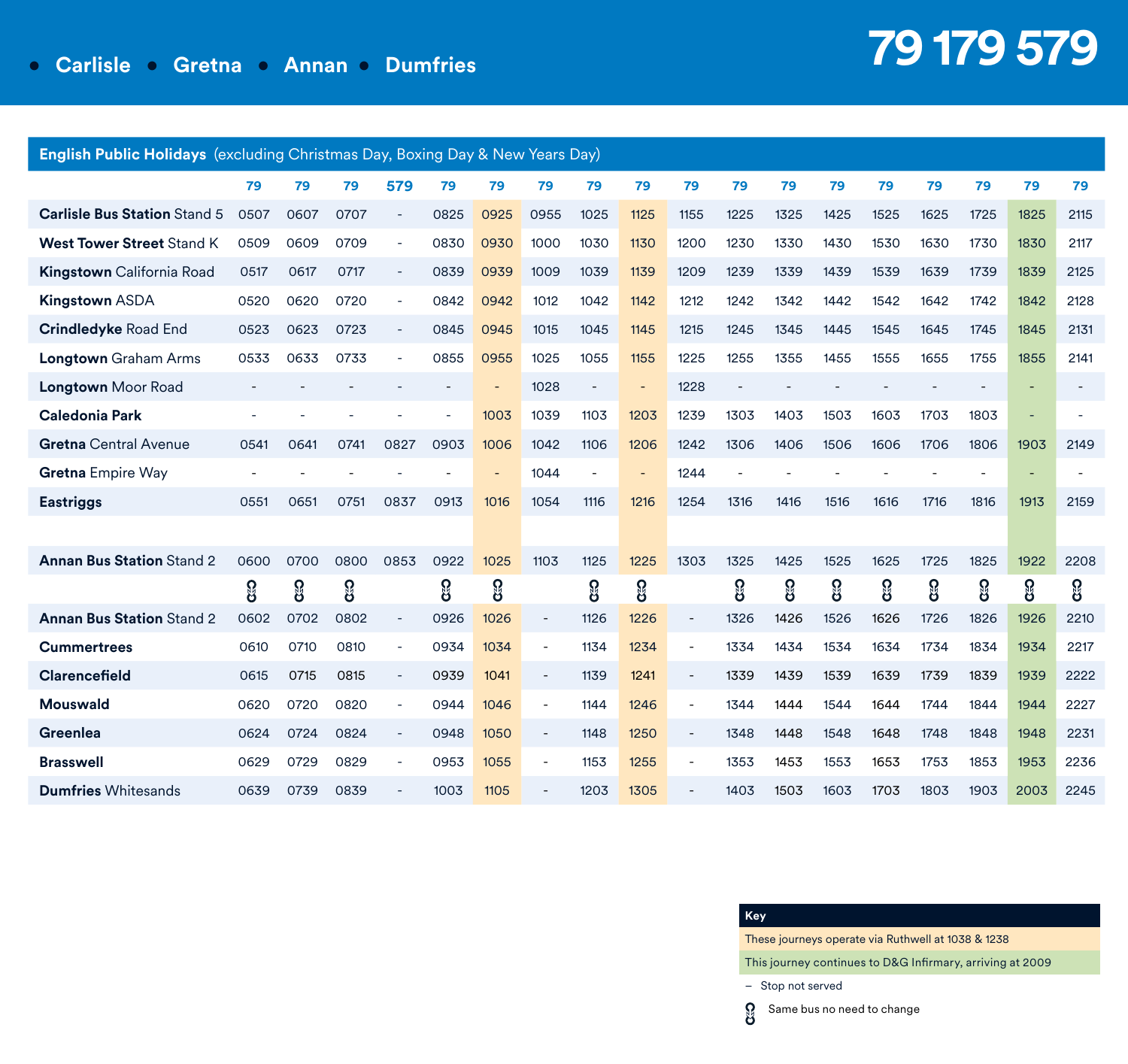## **• Dumfries • Annan • Gretna • Carlisle**

# **79 179 579**

| MONDAY TO SATURDAY (excluding public holidays) |                          |      |                          |      |                          |      |                          |                          |      |                          |                          |                          |      |                          |      |                          |      |
|------------------------------------------------|--------------------------|------|--------------------------|------|--------------------------|------|--------------------------|--------------------------|------|--------------------------|--------------------------|--------------------------|------|--------------------------|------|--------------------------|------|
|                                                | 79                       | 79   | 179                      | 79   | 179                      | 79   | 79                       | 79                       | 79   | 79                       | 79                       | 79                       | 79   | 79                       | 79   | 79                       | 79   |
| <b>Dumfries Whitesands Stand 2</b>             | $\blacksquare$           |      | $\overline{\phantom{a}}$ | 0645 | $\sim$                   | 0745 |                          |                          | 0910 |                          | 1010                     | $\overline{\phantom{a}}$ | 1110 | $\blacksquare$           | 1210 | $\overline{\phantom{a}}$ | 1310 |
| <b>Brasswell</b>                               | $\overline{\phantom{a}}$ |      | $\overline{\phantom{a}}$ | 0655 | $\overline{\phantom{a}}$ | 0755 |                          |                          | 0920 |                          | 1020                     | ٠                        | 1120 |                          | 1220 | $\sim$                   | 1320 |
| Greenlea                                       | $\overline{\phantom{a}}$ |      | $\overline{\phantom{a}}$ | 0700 | $\overline{\phantom{a}}$ | 0800 | $\overline{\phantom{a}}$ | $\overline{\phantom{a}}$ | 0925 | $\overline{\phantom{a}}$ | 1025                     | $\overline{\phantom{a}}$ | 1125 | $\overline{\phantom{a}}$ | 1225 | $\overline{\phantom{a}}$ | 1325 |
| <b>Mouswald</b>                                | $\overline{\phantom{a}}$ |      | $\overline{\phantom{a}}$ | 0704 | $\overline{\phantom{a}}$ | 0804 |                          |                          | 0929 |                          | 1029                     | $\overline{\phantom{a}}$ | 1129 |                          | 1229 |                          | 1329 |
| <b>Clarencefield</b>                           | ٠                        |      | $\blacksquare$           | 0709 | $\overline{\phantom{a}}$ | 0809 | $\sim$                   |                          | 0934 | $\overline{\phantom{a}}$ | 1034                     | $\blacksquare$           | 1134 | $\overline{\phantom{a}}$ | 1234 | $\overline{\phantom{a}}$ | 1334 |
| <b>Cummertrees</b>                             |                          |      | $\overline{\phantom{a}}$ | 0715 | $\overline{\phantom{a}}$ | 0815 |                          |                          | 0940 |                          | 1040                     |                          | 1140 |                          | 1240 |                          | 1340 |
| <b>Annan Bus Station Stand 2</b>               |                          |      |                          | 0723 | $\overline{\phantom{a}}$ | 0823 |                          |                          | 0948 |                          | 1048                     | $\blacksquare$           | 1148 |                          | 1248 |                          | 1348 |
|                                                |                          |      |                          | ႙ၟ   |                          | ႙ၟ   |                          |                          | ဖွ   |                          | ဨၟ                       |                          | ဨၟ   |                          | ႙ၟ   |                          | ဨၟ   |
| <b>Annan Bus Station Stand 2</b>               | 0550                     | 0635 |                          | 0725 |                          | 0825 | 0850                     | 0920                     | 0950 | 1010                     | 1050                     | 1110                     | 1150 | 1210                     | 1250 | 1310                     | 1350 |
| <b>Eastriggs</b>                               | 0600                     | 0645 | $\overline{\phantom{a}}$ | 0735 |                          | 0835 | 0900                     | 0930                     | 1000 | 1020                     | 1100                     | 1120                     | 1200 | 1220                     | 1300 | 1320                     | 1400 |
| <b>Gretna Empire Way</b>                       |                          |      |                          |      |                          |      |                          |                          |      | 1030                     | $\blacksquare$           | 1130                     |      | 1230                     |      | 1330                     |      |
|                                                |                          |      |                          |      |                          |      |                          |                          |      |                          |                          |                          |      |                          |      |                          |      |
| <b>Gretna</b> Central Avenue                   | 0610                     | 0655 | 0720                     | 0745 |                          | 0845 | 0910                     | 0940                     | 1010 | 1033                     | 1110                     | 1133                     | 1210 | 1233                     | 1310 | 1333                     | 1410 |
| <b>Caledonia Park</b>                          | ٠                        |      |                          |      |                          |      | 0913                     | 0943                     | 1013 | 1036                     | 1113                     | 1136                     | 1213 | 1236                     | 1313 | 1336                     | 1413 |
| <b>Longtown</b> Swan Street                    | $\overline{\phantom{a}}$ | 0703 | 0728                     |      |                          |      |                          |                          |      | 1044                     | ÷,                       | 1144                     |      | 1244                     | ÷,   | 1344                     |      |
| <b>Longtown Moor Row</b>                       | $\overline{\phantom{a}}$ | 0705 | 0731                     |      | 0814                     |      |                          |                          |      | 1047                     | $\overline{\phantom{a}}$ | 1147                     |      | 1247                     | ÷    | 1347                     |      |
| <b>Longtown</b> Grahams Arms                   | 0618                     | 0708 | 0734                     | 0753 | 0817                     | 0853 | 0921                     | 0951                     | 1021 | 1051                     | 1121                     | 1151                     | 1221 | 1251                     | 1321 | 1351                     | 1421 |
| <b>Crindledyke Road End</b>                    | 0628                     | 0718 | $\overline{\phantom{m}}$ | 0803 | $\overline{\phantom{a}}$ | 0903 | 0932                     | 1002                     | 1032 | 1102                     | 1132                     | 1202                     | 1232 | 1302                     | 1332 | 1402                     | 1432 |
| <b>Kingstown ASDA</b>                          | 0631                     | 0721 | $\overline{\phantom{a}}$ | 0806 | $\overline{\phantom{a}}$ | 0906 | 0935                     | 1005                     | 1035 | 1105                     | 1135                     | 1205                     | 1235 | 1305                     | 1335 | 1405                     | 1435 |
| Kingstown California Road                      | 0633                     | 0723 |                          | 0808 |                          | 0908 | 0938                     | 1008                     | 1038 | 1108                     | 1138                     | 1208                     | 1238 | 1308                     | 1338 | 1408                     | 1438 |
| Houghton                                       |                          |      | 0747                     |      | 0830                     |      |                          |                          |      |                          |                          |                          |      |                          |      |                          |      |
| <b>Carlisle Bus Station</b>                    | 0644                     | 0734 | 0801                     | 0822 | 0844                     | 0922 | 0951                     | 1021                     | 1051 | 1121                     | 1151                     | 1221                     | 1251 | 1321                     | 1351 | 1421                     | 1451 |

### **Key**

Monday to Friday only

– Stop not served

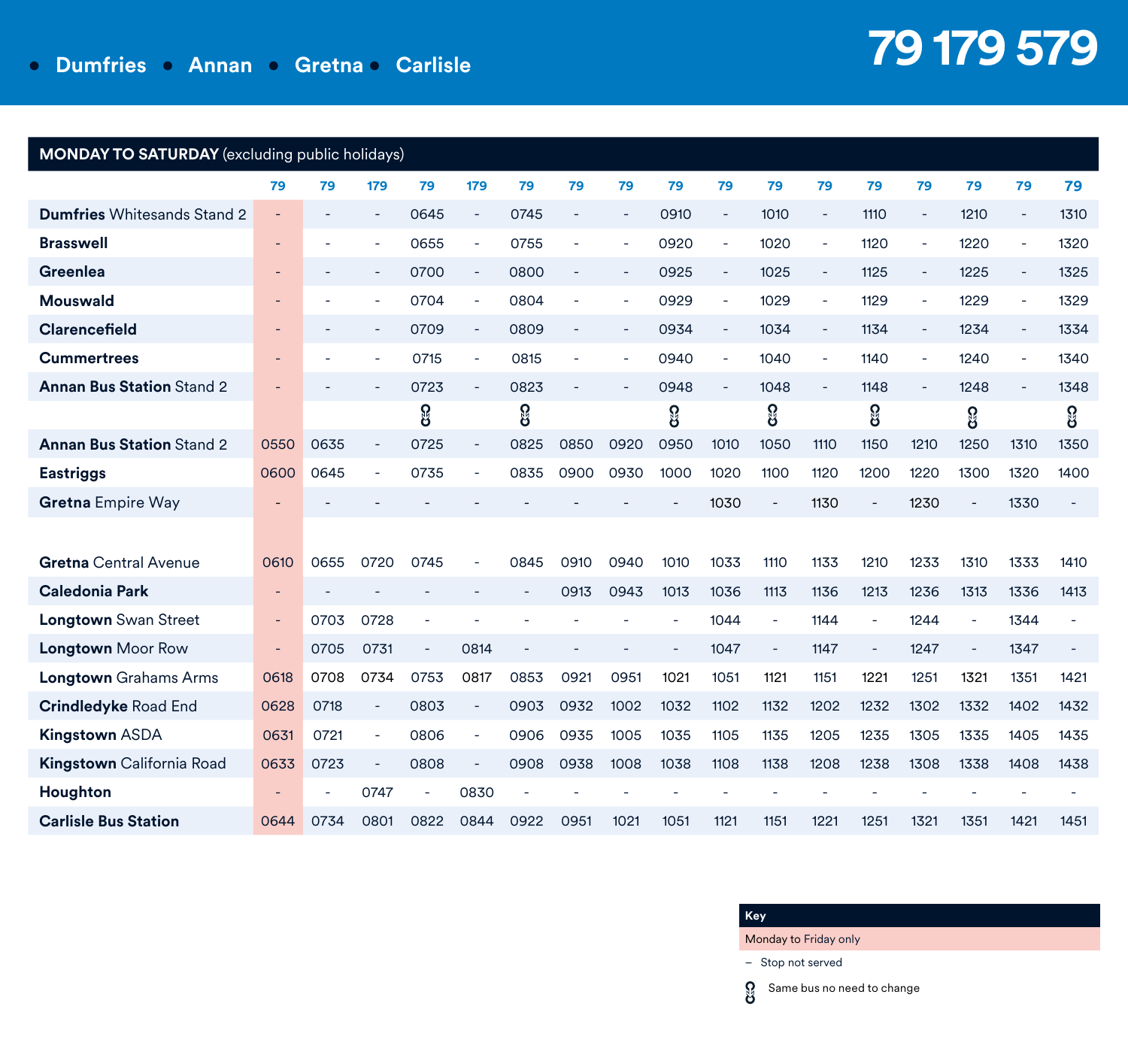## **• Dumfries • Annan • Gretna • Carlisle**

# **79 179 579**

| <b>MONDAY TO SATURDAY</b> (excluding public holidays) |                          |                          |                          |                |                |                          |           |                          |      |                          |      |                          |      |                          |      |      |      |
|-------------------------------------------------------|--------------------------|--------------------------|--------------------------|----------------|----------------|--------------------------|-----------|--------------------------|------|--------------------------|------|--------------------------|------|--------------------------|------|------|------|
|                                                       | 79                       | 79                       | 179                      | 579            | 79             | 179                      | 79        | 179                      | 79   | 179                      | 79   | 79                       | 79   | 79                       | 79   | 79   | 79   |
| <b>Dumfries Whitesands Stand 2</b>                    | $\overline{\phantom{a}}$ | 1410                     | $\overline{a}$           |                | 1510           | $\overline{\phantom{a}}$ | 1610      | L,                       | 1710 |                          |      |                          | 1910 | $\overline{\phantom{a}}$ | 2045 |      | 2245 |
| <b>Brasswell</b>                                      | $\overline{\phantom{a}}$ | 1420                     | ÷,                       |                | 15:20          | $\overline{\phantom{a}}$ | 1620      | $\overline{\phantom{a}}$ | 1720 |                          |      | $\overline{\phantom{a}}$ | 1920 | $\overline{\phantom{a}}$ | 2055 |      | 2255 |
| Greenlea                                              | $\overline{\phantom{a}}$ | 1425                     | $\blacksquare$           |                | 1525           | $\overline{\phantom{a}}$ | 1625      | L,                       | 1725 |                          |      |                          | 1925 | $\sim$                   | 2100 |      | 2300 |
| Mouswald                                              | $\sim$                   | 1429                     | ÷,                       |                | 1529           | $\overline{\phantom{a}}$ | 1629      | $\overline{\phantom{a}}$ | 1729 |                          |      |                          | 1929 | $\sim$                   | 2104 |      | 2304 |
| Clarencefield                                         | $\overline{\phantom{a}}$ | 1434                     | $\overline{\phantom{a}}$ |                | 1534           | $\overline{a}$           | 1634      |                          | 1734 |                          |      |                          | 1934 | $\overline{\phantom{a}}$ | 2109 |      | 2309 |
| <b>Cummertrees</b>                                    | $\sim$                   | 1442                     | ÷,                       |                | 1540           | $\overline{\phantom{a}}$ | 1642      | $\overline{\phantom{a}}$ | 1740 |                          |      |                          | 1942 | $\sim$                   | 2115 |      | 2315 |
| <b>Annan Bus Station Stand 2</b>                      | $\overline{\phantom{a}}$ | 1450                     |                          |                | 1548           |                          | 1650      |                          | 1748 |                          |      |                          | 1949 |                          | 2123 |      | 2323 |
|                                                       |                          | ဨၟ                       |                          |                | ႙ၟ             |                          | ဖွ        |                          | စ္မ  |                          |      |                          | ဨၟ   |                          | ဨၟ   |      | ႙ၟ   |
| <b>Annan Bus Station Stand 2</b>                      | 1410                     | 1452                     | 1510                     | 1532           | 1550           | 1610                     | 1652      | 1710                     | 1750 | 1810                     | 1850 | 1910                     | 1952 | 2055                     | 2125 | 2255 | 2325 |
| <b>Annan Academy</b>                                  | $\overline{a}$           |                          |                          |                |                |                          |           |                          |      |                          |      |                          |      |                          | ٠    |      |      |
| <b>Eastriggs</b>                                      | 1420                     | 1502                     | 1520                     | 1542           | 1600           | 1620                     | 1702      | 1720                     | 1800 | 1820                     | 1900 | 1920                     | 2002 | 2105                     | 2135 | 2305 | 2335 |
|                                                       |                          |                          |                          |                |                |                          |           |                          |      |                          |      |                          |      |                          |      |      |      |
| <b>Gretna Empire Way</b>                              | 1430                     |                          | 1530                     |                |                | 1630                     |           | 1730                     |      | 1830                     |      |                          |      |                          |      |      |      |
| <b>Gretna</b> Central Avenue                          | 1433                     | 1512                     | 1533                     | 1552           | 1610           | 1633                     | 1712      | 1733                     | 1810 | 1833                     | 1910 | 1930                     | 2012 | 2115                     | 2145 | 2313 | 2343 |
| <b>Caledonia Park</b>                                 | 1436                     | 1515                     | 1536                     |                | 1613           | 1636                     | 1715      | 1736                     | 1813 | 1836                     |      |                          |      |                          | Ē,   |      |      |
| <b>Longtown</b> Swan Street                           | 1444                     | ÷,                       | 1544                     |                | $\overline{a}$ | 1644                     | $\bar{a}$ | 1744                     |      | 1844                     | ÷,   |                          |      | $\overline{\phantom{a}}$ | 2153 |      |      |
| <b>Longtown Moor Row</b>                              | 1447                     | $\overline{\phantom{a}}$ | 1547                     |                |                | 1647                     | ÷,        | 1747                     |      | 1847                     |      |                          |      | ÷,                       | 2155 |      |      |
| <b>Longtown</b> Grahams Arms                          | 1451                     | 1523                     | 1551                     | $\overline{a}$ | 1621           | 1651                     | 1723      | 1751                     | 1821 | 1851                     | 1918 | 1938                     | 2020 | 2122                     | 2158 | 2320 | 2350 |
| <b>Crindledyke Road End</b>                           | 1502                     | 1534                     | ä,                       |                | 1632           | ÷,                       | 1734      |                          | 1832 | L,                       | 1928 | 1948                     | 2030 | 2131                     | 2208 | 2329 | 2359 |
| <b>Kingstown ASDA</b>                                 | 1505                     | 1537                     | $\overline{\phantom{a}}$ |                | 1635           | $\overline{\phantom{a}}$ | 1737      | $\overline{a}$           | 1835 | $\overline{\phantom{a}}$ | 1931 | 1951                     | 2033 | 2133                     | 2211 | 2331 | 0001 |
| Kingstown California Road                             | 1508                     | 1540                     |                          |                | 1638           |                          | 1740      |                          | 1838 |                          | 1933 | 1953                     | 2035 | 2135                     | 2213 | 2333 | 0003 |
| Houghton                                              |                          |                          | 1605                     |                |                | 1705                     | L,        | 1804                     |      | 1904                     |      |                          |      |                          |      |      |      |
| <b>Carlisle Bus Station</b>                           | 1521                     | 1553                     | 1619                     |                | 1651           | 1719                     | 1753      | 1818                     | 1851 | 1915                     | 1944 | 2004                     | 2046 | 2142                     | 2220 | 2340 | 0010 |

### **Key**

8

This journey starts from D&G Infirmary at 2030

These journeys operate via Ruthwell at 1436 1636 & 1936

This journey operates on school days only

– Stop not served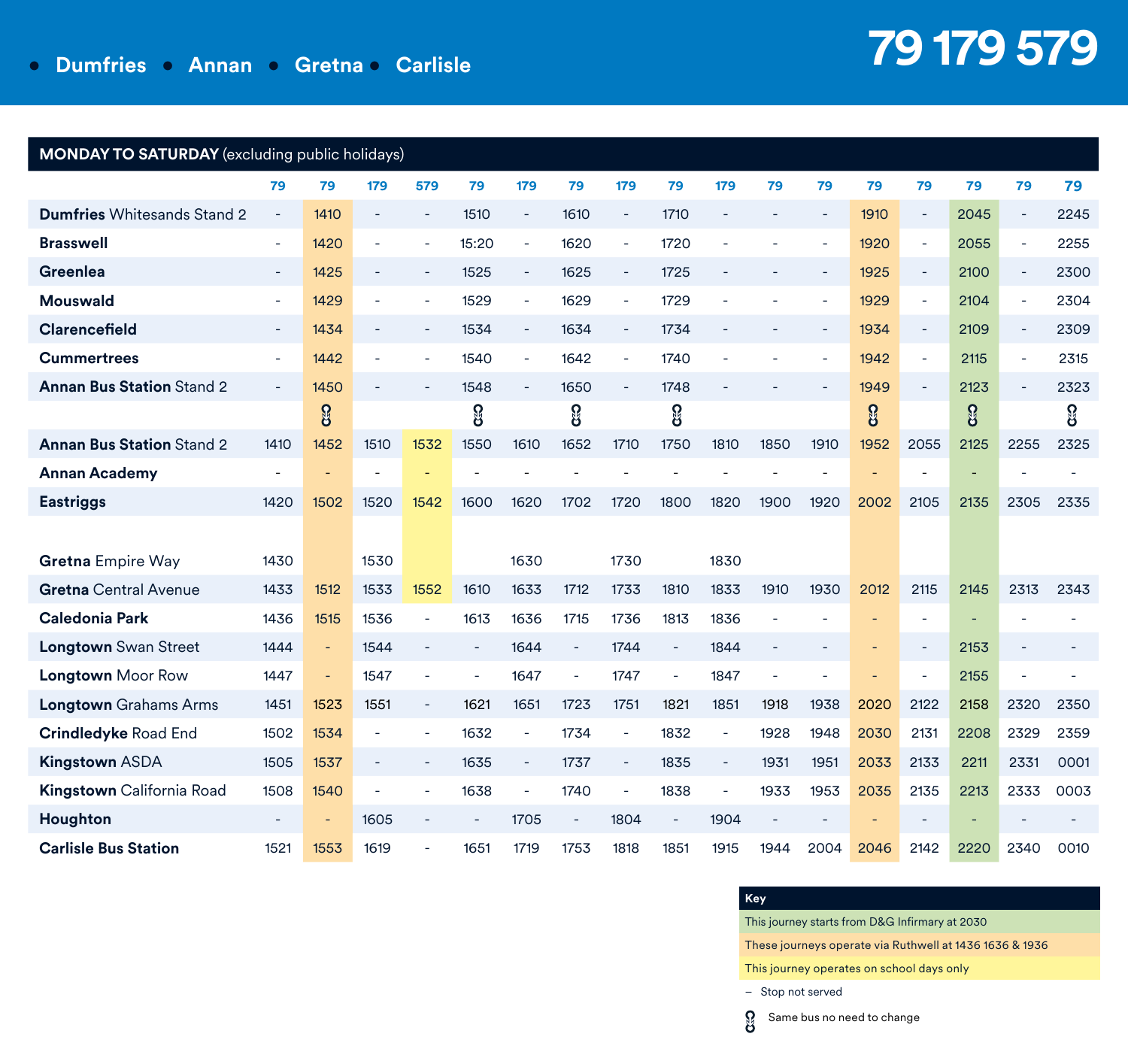### **• Dumfries • Annan • Gretna • Carlisle**

# **79 179 579**

| <b>SUNDAY</b> (excluding public holidays) |                              |      |      |      |                          |                          |      |  |  |  |  |  |  |
|-------------------------------------------|------------------------------|------|------|------|--------------------------|--------------------------|------|--|--|--|--|--|--|
|                                           | 79                           | 79   | 79   | 79   | 79                       | 79                       | 79   |  |  |  |  |  |  |
| <b>Dumfries</b> Whitesands Stand 2        | $\qquad \qquad \blacksquare$ | 1150 | 1350 | 1550 | 1750                     | 2045                     | 2245 |  |  |  |  |  |  |
| <b>Brasswell</b>                          | $\overline{a}$               | 1200 | 1400 | 1600 | 1800                     | 2055                     | 2255 |  |  |  |  |  |  |
| Greenlea                                  | $\qquad \qquad \blacksquare$ | 1205 | 1405 | 1605 | 1805                     | 2100                     | 2300 |  |  |  |  |  |  |
| <b>Mouswald</b>                           | $\overline{a}$               | 1209 | 1409 | 1609 | 1809                     | 2104                     | 2304 |  |  |  |  |  |  |
| Clarencefield                             | $\overline{a}$               | 1214 | 1414 | 1614 | 1814                     | 2109                     | 2309 |  |  |  |  |  |  |
| <b>Cummertrees</b>                        | $\overline{\phantom{0}}$     | 1220 | 1420 | 1620 | 1820                     | 2115                     | 2315 |  |  |  |  |  |  |
| <b>Annan Bus Station Stand 2</b>          | $\qquad \qquad \blacksquare$ | 1228 | 1428 | 1628 | 1828                     | 2123                     | 2323 |  |  |  |  |  |  |
|                                           |                              | ႙ၟ   | ႙ၟ   | ႙ၟ   | ဨၟ                       | ႙ၟ                       | ႙ၟ   |  |  |  |  |  |  |
| <b>Annan Bus Station Stand 2</b>          | 0940                         | 1230 | 1430 | 1630 | 1830                     | 2125                     | 2325 |  |  |  |  |  |  |
| <b>Eastriggs</b>                          | 0950                         | 1240 | 1440 | 1640 | 1840                     | 2135                     | 2335 |  |  |  |  |  |  |
| <b>Gretna</b> Central Avenue              | 1000                         | 1250 | 1450 | 1650 | 1850                     | 2143                     | 2343 |  |  |  |  |  |  |
| Caledonia Park                            | 1003                         | 1253 | 1453 | 1653 | $\overline{\phantom{0}}$ | $\overline{\phantom{0}}$ |      |  |  |  |  |  |  |
| <b>Longtown</b> Graham Arms               | 1011                         | 1301 | 1501 | 1701 | 1858                     | 2150                     | 2350 |  |  |  |  |  |  |
| <b>Crindledyke Road End</b>               | 1022                         | 1312 | 1512 | 1712 | 1908                     | 2159                     | 2359 |  |  |  |  |  |  |
| <b>Kingstown ASDA</b>                     | 1025                         | 1315 | 1515 | 1715 | 1911                     | 2201                     | 0001 |  |  |  |  |  |  |
| <b>Kingstown</b> California Road          | 1028                         | 1318 | 1518 | 1718 | 1913                     | 2203                     | 0003 |  |  |  |  |  |  |
| <b>Carlisle Bus Station</b>               | 1041                         | 1331 | 1531 | 1731 | 1927                     | 2210                     | 0010 |  |  |  |  |  |  |

| Key |                   |
|-----|-------------------|
|     | - Stop not served |
|     |                   |

This journey starts from D&G Infirmary at 2030



**Key**